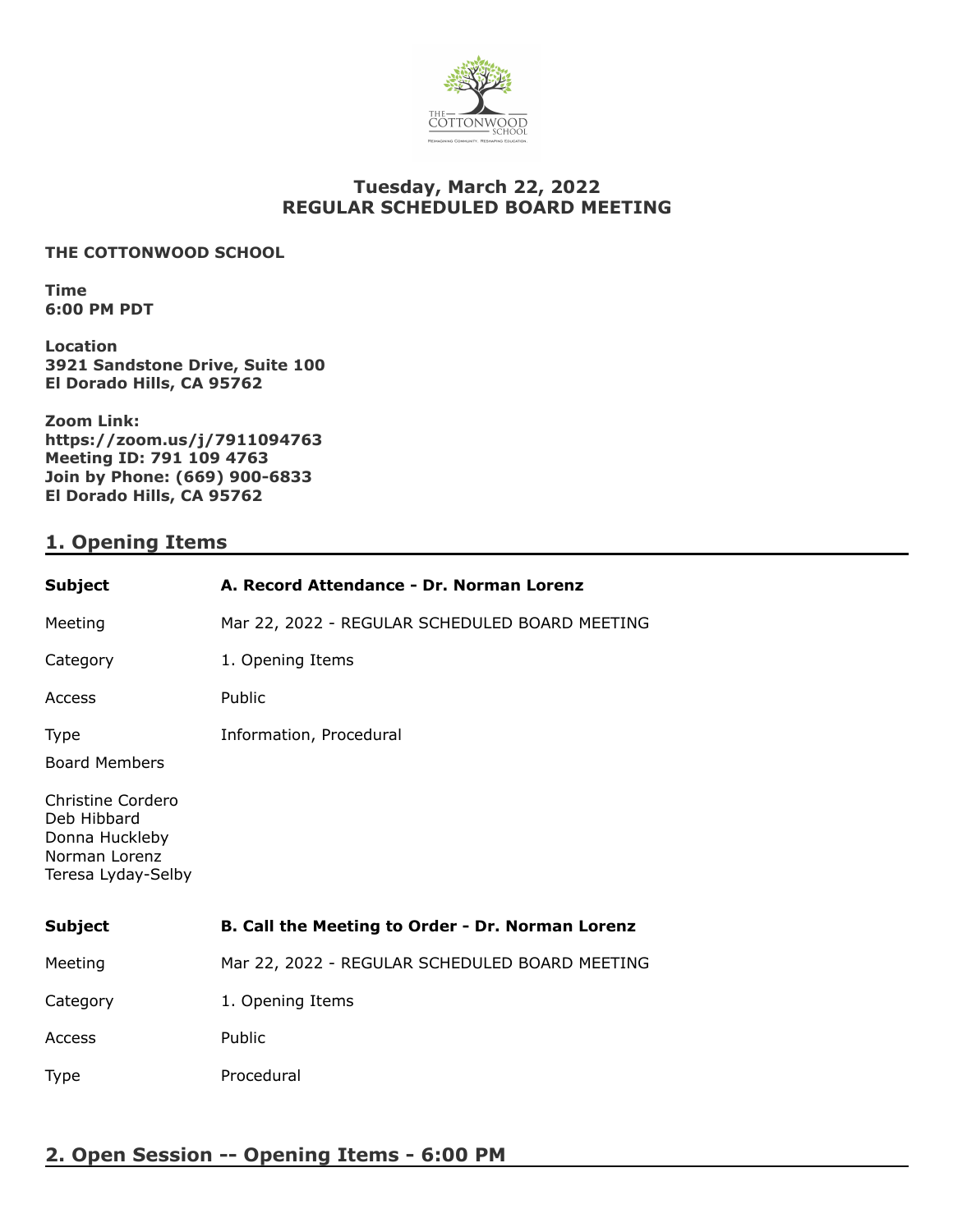| <b>Subject</b> | A. Approval of the Agenda                      |
|----------------|------------------------------------------------|
| Meeting        | Mar 22, 2022 - REGULAR SCHEDULED BOARD MEETING |
| Category       | 2. Open Session -- Opening Items - 6:00 PM     |
| <b>Access</b>  | Public                                         |
| Type           | Action                                         |

Recommended Action Motion to approve the agenda. Second, roll call vote.

Roll Call Vote:

Christine Cordero Deb Hibbard Donna Huckleby Norman Lorenz Teresa Lyday-Selby

| Subject | <b>B. Board Finding AB361</b> |
|---------|-------------------------------|
|---------|-------------------------------|

Meeting Mar 22, 2022 - REGULAR SCHEDULED BOARD MEETING

Category 2. Open Session -- Opening Items - 6:00 PM

Access Public

Type Action

Recommended Action Motion for Board Approval of Findings to Conduct Virtual Meetings Pursuant to AB 361. Second, roll call vote.

# **SUBMITTED BY:** Ann Buxton

**PRESENTING TO THE BOARD:** Ann Buxton

## **ESTIMATED TIME OF ITEM:** 5 minutes

### **BACKGROUND AND SUMMARY (overview):**

During times of crisis or emergency, it is essential that public agencies are able to continue to provide critical services to the public. Assembly Bill 361 (Rivas), which will allow public agencies to meet remotely, as they do now under the Governor's Executive Orders related to COVID-19.

- While maintaining transparency and public access, local agencies, schools, would be able to meet remotely during a declared state of emergency
- While agencies would still be required to post agendas and meeting information, agencies would not be required to post meeting notices and/or agendas in physical locations when remotely meeting during an emergency
- While the public must continue to have access to the remote meeting and provided the ability to make a public comment, agencies would not be required to make all remote meeting sites accessible to the public, nor include the remote location details in the meeting notice or agenda during a declared state of emergency
- Additionally, agency board members would not be required to be at remote sites within the territorial bounds of the agency during a declared state of emergency

Roll Call Vote: Christine Cordero Deb Hibbard Donna Huckleby Norman Lorenz Teresa Lyday-Selby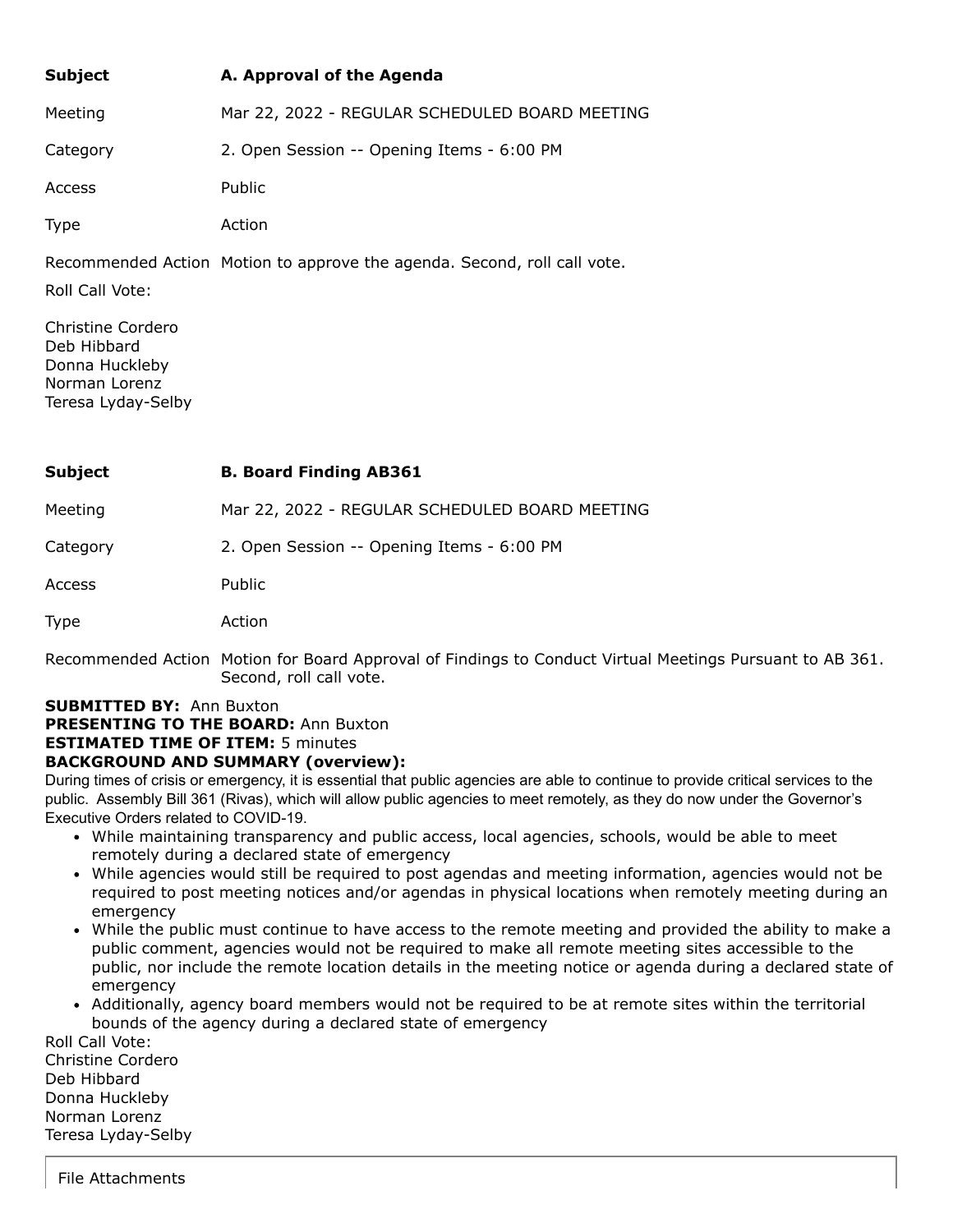| <b>Subject</b> | <b>C. Public Comments</b>                      |
|----------------|------------------------------------------------|
| Meeting        | Mar 22, 2022 - REGULAR SCHEDULED BOARD MEETING |
| Category       | 2. Open Session -- Opening Items - 6:00 PM     |
| Access         | Public                                         |
| Type           | Information, Procedural                        |

Public comment rules: Members of the public may address the Board on agenda or non-agenda items through the teleconference platform, Zoom. Zoom does not require the members of the public to have an account or login. Please either utilize the chat option to communicate with the administrative team your desire to address the board or simply communicate orally your desire to address the board when the board asks for public comments. Members of the public are permitted to comment on both non-agenda item matters and agenda item matters when public comment is called. Speakers may be called in the order that requests are received. We ask that comments are limited to 2 minutes each, with no more than 15 minutes per single topic so that as many people as possible may be heard. If a member of the public utilizes a translator to address the board, those individuals are allotted 4 minutes each. If the board utilizes simultaneous translation equipment to allow the board to hear the translated public testimony simultaneously, those individuals are allotted 2 minutes each. By law, the Board is allowed to take action only on items on the agenda. The Board may, at its discretion, refer a matter to school staff or calendar the issue for future discussion.

| Subject  | <b>D. Approve Minutes</b>                      |
|----------|------------------------------------------------|
| Meeting  | Mar 22, 2022 - REGULAR SCHEDULED BOARD MEETING |
| Category | 2. Open Session -- Opening Items - 6:00 PM     |
| Access   | Public                                         |
| Type     | Action                                         |

Recommended Action Motion to Approve Minutes for February 22, 2022, as presented. Second, roll call vote.

#### **SUBMITTED BY:** Ann Buxton **PRESENTING TO THE BOARD: ESTIMATED TIME OF ITEM:** 2 minutes **BACKGROUND AND SUMMARY (overview):**

Roll Call Vote: Christine Cordero Deb Hibbard Donna Huckleby Norman Lorenz Teresa Lyday-Selby

File Attachments [Minutes February 22 2022.pdf \(153 KB\)](https://go.boarddocs.com/ca/cottonwood/Board.nsf/files/CCAMNY59D70C/$file/Minutes%20February%2022%202022.pdf)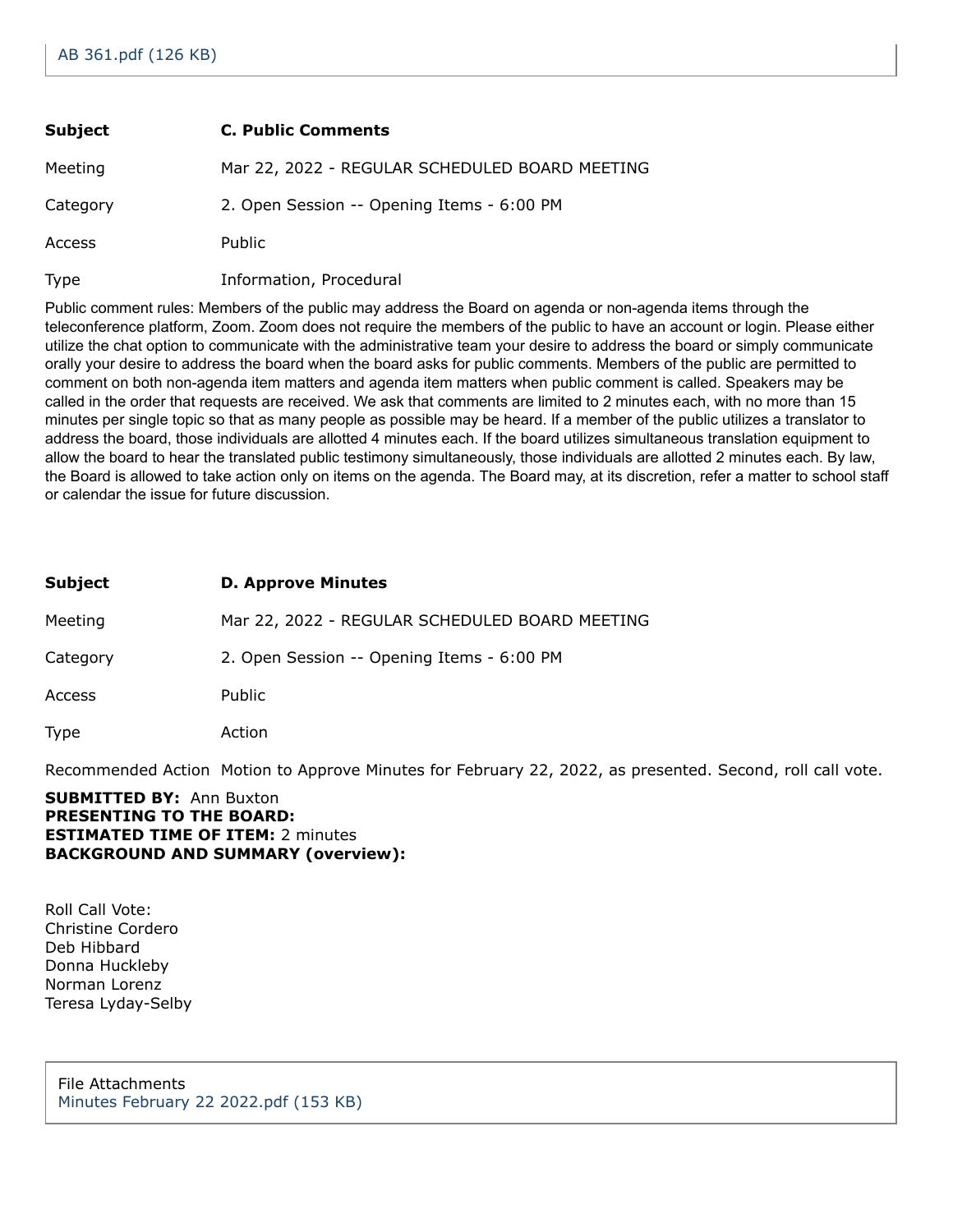**Subject E. Executive Director's Report Cindy Garcia** Meeting Mar 22, 2022 - REGULAR SCHEDULED BOARD MEETING Category 2. Open Session -- Opening Items - 6:00 PM Access Public Type Information

**SUBMITTED BY:** Ann Buxton **PRESENTING TO THE BOARD:** Cindy Garcia **ESTIMATED TIME OF ITEM:** 15 minutes **BACKGROUND AND SUMMARY (overview):**

File Attachments [March 22, 2022 Board ED Report.pdf \(10,900 KB\)](https://go.boarddocs.com/ca/cottonwood/Board.nsf/files/CCLPDF6288EF/$file/March%2022%2C%202022%20Board%20ED%20Report.pdf)

### **3. Finance**

| <b>Subject</b> | A. Discussion and Potential Action on the February Financials |
|----------------|---------------------------------------------------------------|
| Meeting        | Mar 22, 2022 - REGULAR SCHEDULED BOARD MEETING                |
| Category       | 3. Finance                                                    |
| Access         | Public                                                        |
| <b>Type</b>    | Discussion and Potential Action                               |

Recommended Action Motion to approve the February financials as presented. Second, roll call vote.

**SUBMITTED BY:** Ann Buxton **PRESENTING TO THE BOARD:** Spencer Styles/Jason Sitomer **ESTIMATED TIME OF ITEM:** 5 minutes **BACKGROUND AND SUMMARY (overview):** Presentation of February financials.

Roll Call Vote: Christine Cordero Deb Hibbard Donna Huckleby Norman Lorenz Teresa Lyday-Selby

File Attachments [22.02\\_TCS\\_Board Package.pdf \(765 KB\)](https://go.boarddocs.com/ca/cottonwood/Board.nsf/files/CCHKYY527645/$file/22.02_TCS_Board%20Package.pdf)

| Subject  | <b>B. The Cottonwood School Stipends for 2022-2023</b> |
|----------|--------------------------------------------------------|
| Meeting  | Mar 22, 2022 - REGULAR SCHEDULED BOARD MEETING         |
| Category | 3. Finance                                             |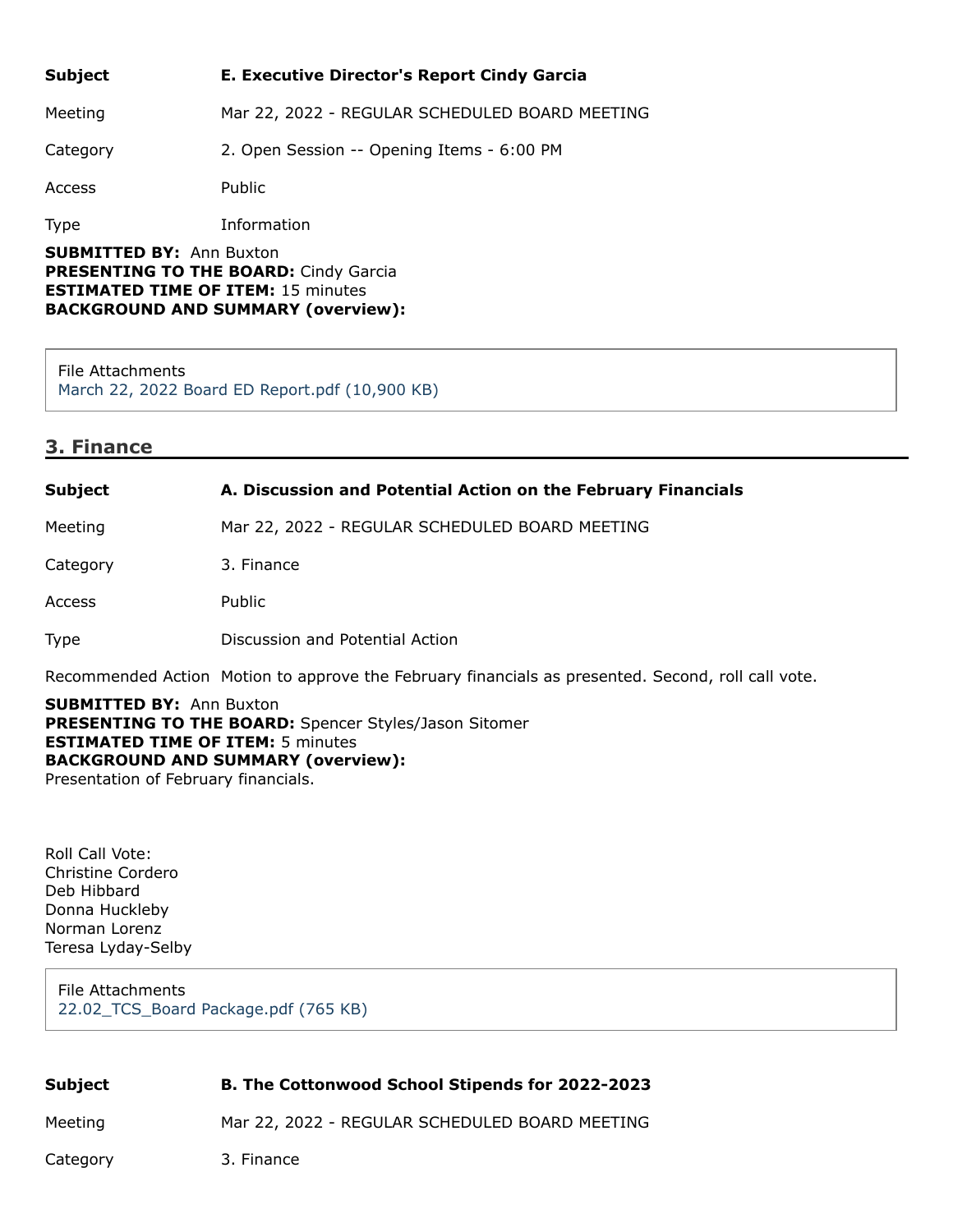**SUBMITTED BY:** Ann Buxton **PRESENTING TO THE BOARD:** Cindy Garcia **ESTIMATED TIME OF ITEM:** 5 minutes **BACKGROUND AND SUMMARY (overview):** Presentation of Stipends Access Public Type Discussion and Potential Action Recommended Action Motion to approve The Cottonwood School Stipends as presented. Second, roll call vote.

**Roll Call Vote:** Christine Cordero Deb Hibbard Donna Huckleby Norman Lorenz Teresa Lyday-Selby

File Attachments [cottonwood stipends \(1\).pdf \(149 KB\)](https://go.boarddocs.com/ca/cottonwood/Board.nsf/files/CCMSPV73B21B/$file/cottonwood%20stipends%20(1).pdf)

| <b>Subject</b>                                                                                                                                                                                                                                                                                   | C. Public Hearing A-G Completion Improvement Grant |
|--------------------------------------------------------------------------------------------------------------------------------------------------------------------------------------------------------------------------------------------------------------------------------------------------|----------------------------------------------------|
| Meeting                                                                                                                                                                                                                                                                                          | Mar 22, 2022 - REGULAR SCHEDULED BOARD MEETING     |
| Category                                                                                                                                                                                                                                                                                         | 3. Finance                                         |
| Access                                                                                                                                                                                                                                                                                           | Public                                             |
| <b>Type</b>                                                                                                                                                                                                                                                                                      | Information                                        |
| Public Hearing on the A-G Completion Improvement Grant<br>$\mathbf{A}$ . The final contract of the final contract of the final contract of the final contract of the final contract of the final contract of the final contract of the final contract of the final contract of the final co<br>. |                                                    |

A public hearing is hereby declared open. For the purpose of hearing testimony regarding the A-G Completion Improvement Grant.

There being no further discussion, the Public Hearing is hereby declared closed.

#### File Attachments [A-G Improvement Grant Funding \(2\).pdf \(130 KB\)](https://go.boarddocs.com/ca/cottonwood/Board.nsf/files/CCMSQV73D86E/$file/A-G%20Improvement%20Grant%20Funding%20(2).pdf)

| Subject  | <b>D. Architectural Bids</b>                   |
|----------|------------------------------------------------|
| Meeting  | Mar 22, 2022 - REGULAR SCHEDULED BOARD MEETING |
| Category | 3. Finance                                     |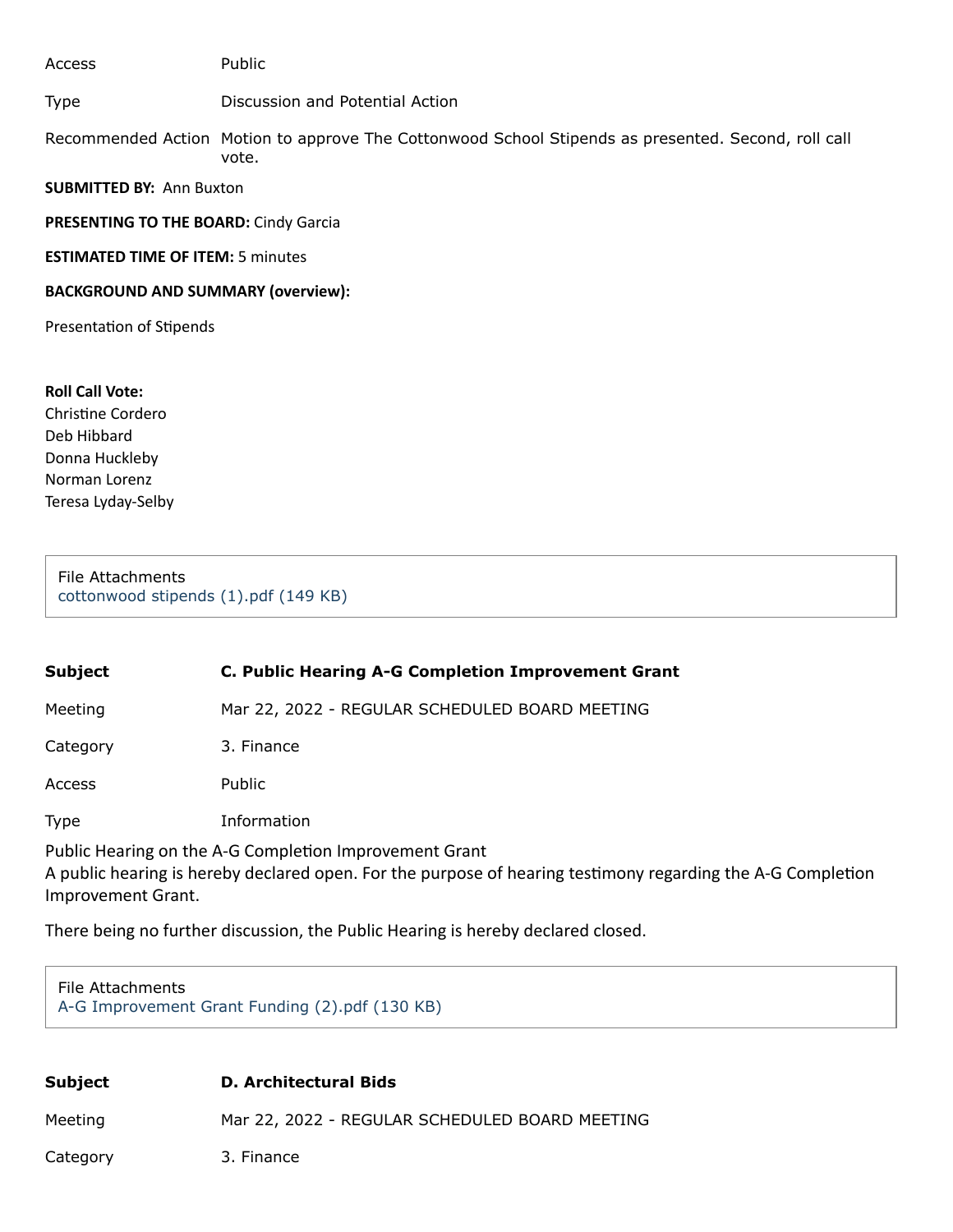Access Public

Type Discussion and Potential Action

Recommended Action Motion to approve the Architectural Bid from XXXXX. Second, roll call vote.

**SUBMITTED BY:** Ann Buxton **PRESENTING TO THE BOARD: Jodiann Beeson/Cindy Garcia ESTIMATED TIME OF ITEM:** 5 minutes **BACKGROUND AND SUMMARY (overview):**

Last month we shared with the board our plans for 3921 Sandstone.

As a reminder, once we are able to complete the renovations in Suite B; Suite A will be available for instruction and enrichment primarily for Homestudy.

Suite B will serve as a hub for the High School Pathway and extended opportunities as our Learning Center for the afternoon for all high school students in each Pathway (homestudy and Site-Based).

Attached are 3 bids for the architectural work for Suite B/102.

Roll Call Vote: Christine Cordero Deb Hibbard Donna Huckleby Norman Lorenz Teresa Lyday-Selby

File Attachments [Kirk Miller.pdf \(149 KB\)](https://go.boarddocs.com/ca/cottonwood/Board.nsf/files/CCMTKW77CD31/$file/Kirk%20Miller.pdf) [Kevin Pressey.pdf \(321 KB\)](https://go.boarddocs.com/ca/cottonwood/Board.nsf/files/CCMTKY77CE2D/$file/Kevin%20Pressey.pdf) [Jon Westphal.pdf \(84 KB\)](https://go.boarddocs.com/ca/cottonwood/Board.nsf/files/CCMTL277CEAD/$file/Jon%20Westphal.pdf)

# **4. Operations**

# **Subject A. Executive Director Evaluation**

Meeting Mar 22, 2022 - REGULAR SCHEDULED BOARD MEETING

Category 4. Operations

Access Public

Type Information

**SUBMITTED BY:** Ann Buxton **PRESENTING TO THE BOARD: Ann Buxton ESTIMATED TIME OF ITEM: 10 BACKGROUND AND SUMMARY (overview):**

Timeline and next steps.

# **5. Closed Session**

**Subject A. Public Comments - Limited to Closed Session Agenda Items Only - 4 minutes**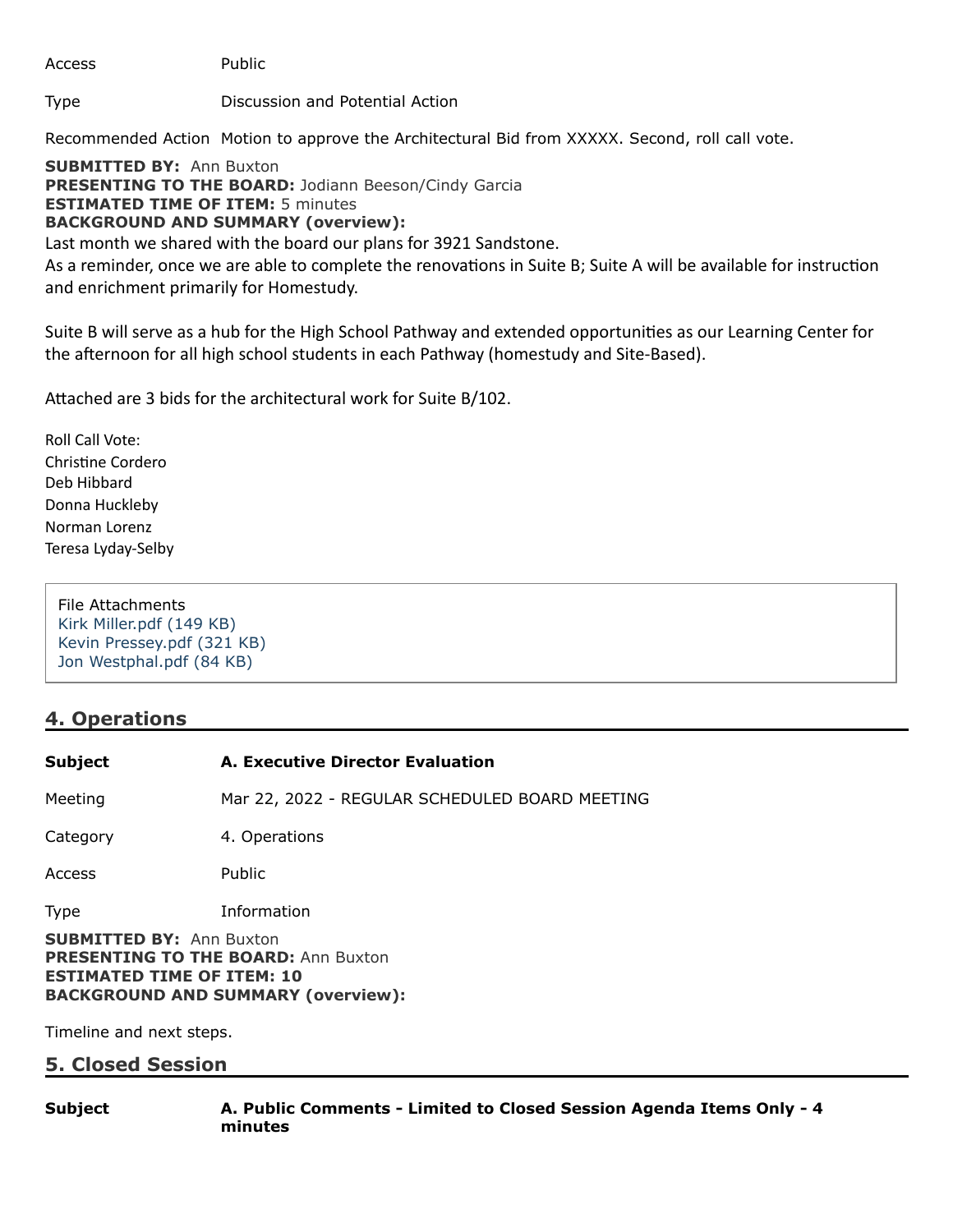| Meeting  | Mar 22, 2022 - REGULAR SCHEDULED BOARD MEETING |
|----------|------------------------------------------------|
| Category | 5. Closed Session                              |
| Access   | Public                                         |
| Type     | Information, Procedural                        |

Public comment rules: Members of the public may address the Board on agenda or non-agenda items through the teleconference platform, Zoom. Zoom does not require the members of the public to have an account or login. Please either utilize the chat option to communicate with the administrative team your desire to address the board or simply communicate orally your desire to address the board when the board asks for public comments. Members of the public are permitted to comment on both non-agenda item matters and agenda item matters when public comment is called. Speakers may be called in the order that requests are received. We ask that comments are limited to 2 minutes each, with no more than 15 minutes per single topic so that as many people as possible may be heard. If a member of the public utilizes a translator to address the board, those individuals are allotted 4 minutes each. If the board utilizes simultaneous translation equipment to allow the board to hear the translated public testimony simultaneously, those individuals are allotted 2 minutes each. By law, the Board is allowed to take action only on items on the agenda. The Board may, at its discretion, refer a matter to school staff or calendar the issue for future discussion.

| <b>Subject</b> | <b>B. Recess into Closed Session</b>           |
|----------------|------------------------------------------------|
| Meeting        | Mar 22, 2022 - REGULAR SCHEDULED BOARD MEETING |
| Category       | 5. Closed Session                              |
| Access         | Public                                         |
| <b>Type</b>    | Action                                         |

Recommended Action Motion to recess into Closed Session for the purpose of - Second, Roll Call.

Roll Call Vote: Christine Cordero Deb Hibbard Donna Huckleby Norman Lorenz Teresa Lyday-Selby **\*\*CONFERENCE WITH LEGAL COUNSEL--ANTICIPATED LITIGATION Significant exposure to litigation pursuant to paragraph (2) or (3) of subdivision (d) of Section 54956.9: (Specify number of potential cases)**

**(In addition to the information noticed above, the agency may be required to provide additional information on the agenda or in an oral statement prior to the closed session pursuant to paragraphs (2) to (5), inclusive, of subdivision (e) of Section 54956.9.)**

**Initiation of litigation pursuant to paragraph (4) of subdivision (d) of Section 54956.9: (Specify number of potential cases)**

**(d) With respect to every item of business to be discussed in closed session pursuant to Section 54956.95:**

**\*\*CONFERENCE WITH LEGAL COUNSEL--EXISTING LITIGATION**

**(Paragraph (1) of subdivision (d) of Section 54956.9)**

**Name of case: (Specify by reference to claimant's name, names of parties, case, or claim numbers) or**

**Case name unspecified: (Specify whether disclosure would jeopardize service of process or existing settlement negotiations)**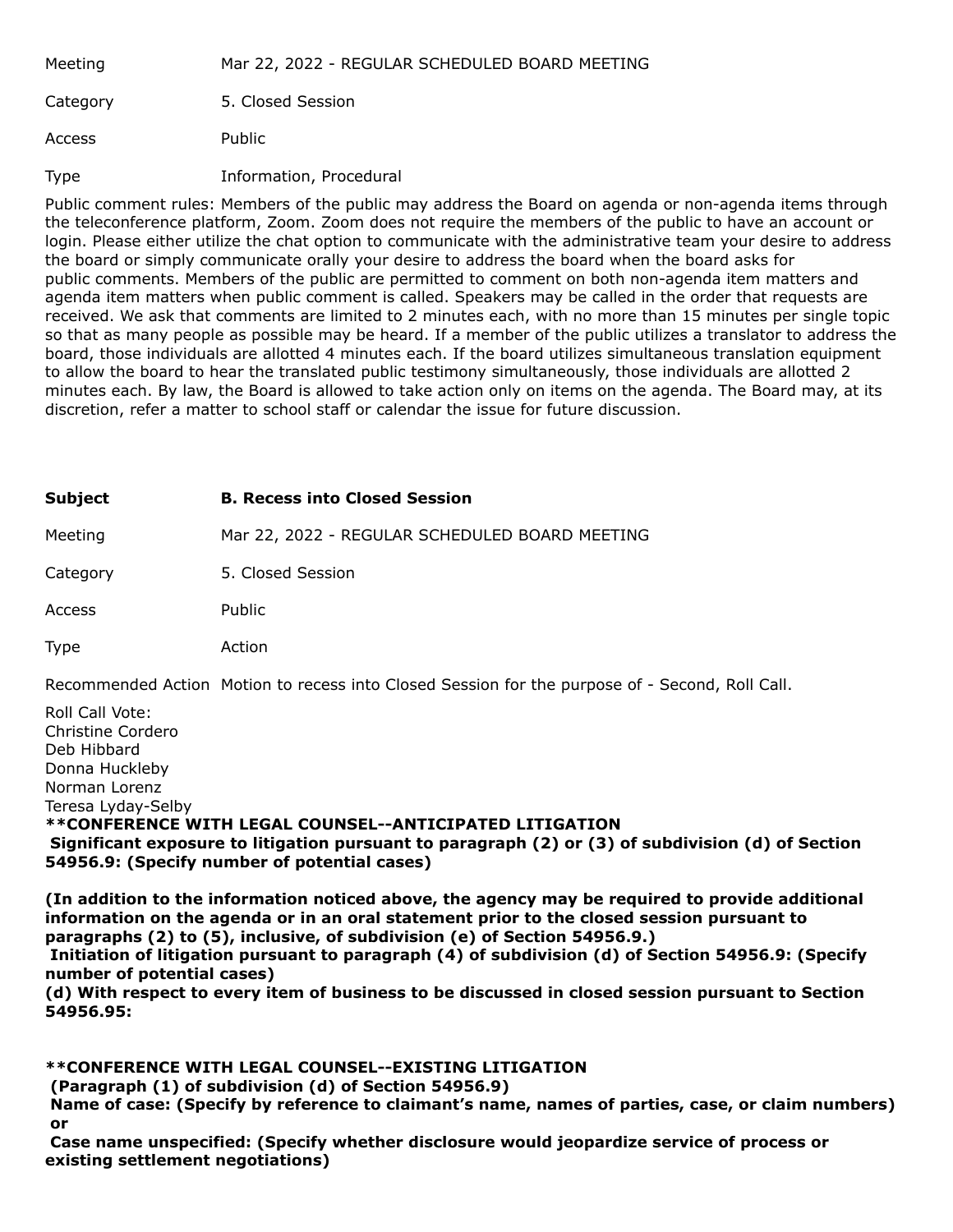### **\*\*PUBLIC EMPLOYEE PERFORMANCE EVALUATION Title: (Specify position title of employee being reviewed) \*\*PUBLIC EMPLOYEE DISCIPLINE/DISMISSAL/RELEASE**

**(No additional information is required in connection with a closed session to consider discipline, dismissal, or release of a public employee. Discipline includes potential reduction of compensation.)**

**(f) With respect to every item of business to be discussed in closed session pursuant to Section 54957.6:**

| <b>Subject</b>  | C. Public Employee Discipline/Dismissal/Release                              |
|-----------------|------------------------------------------------------------------------------|
| Meeting         | Mar 22, 2022 - REGULAR SCHEDULED BOARD MEETING                               |
| Category        | 5. Closed Session                                                            |
| Access          | Public                                                                       |
| <b>Type</b>     | Action                                                                       |
|                 | Recommended Action Motion to move to Closed Session. Second, roll call vote. |
| Roll Call Vote: |                                                                              |

Christine Cordero Deb Hibbard Donna Huckleby Norman Lorenz Teresa Lyday-Selby

#### \*\*PUBLIC EMPLOYEE DISCIPLINE/DISMISSAL/RELEASE

(No additional information is required in connection with a closed session to consider discipline, dismissal, or release of a public employee. Discipline includes potential reduction of compensation.)

(f) With respect to every item of business to be discussed in closed session pursuant to Section 54957.6:

| <b>Subject</b>                                                                                               | <b>D. Reconvene to Open Session</b>                                          |
|--------------------------------------------------------------------------------------------------------------|------------------------------------------------------------------------------|
| Meeting                                                                                                      | Mar 22, 2022 - REGULAR SCHEDULED BOARD MEETING                               |
| Category                                                                                                     | 5. Closed Session                                                            |
| <b>Access</b>                                                                                                | Public                                                                       |
| <b>Type</b>                                                                                                  | Action                                                                       |
| Roll Call Vote:<br>Christine Cordero<br>Deb Hibbard<br>Donna Huckleby<br>Norman Lorenz<br>Teresa Lyday-Selby | Recommended Action Motion to reconvene into Open Session, Second, Roll Call. |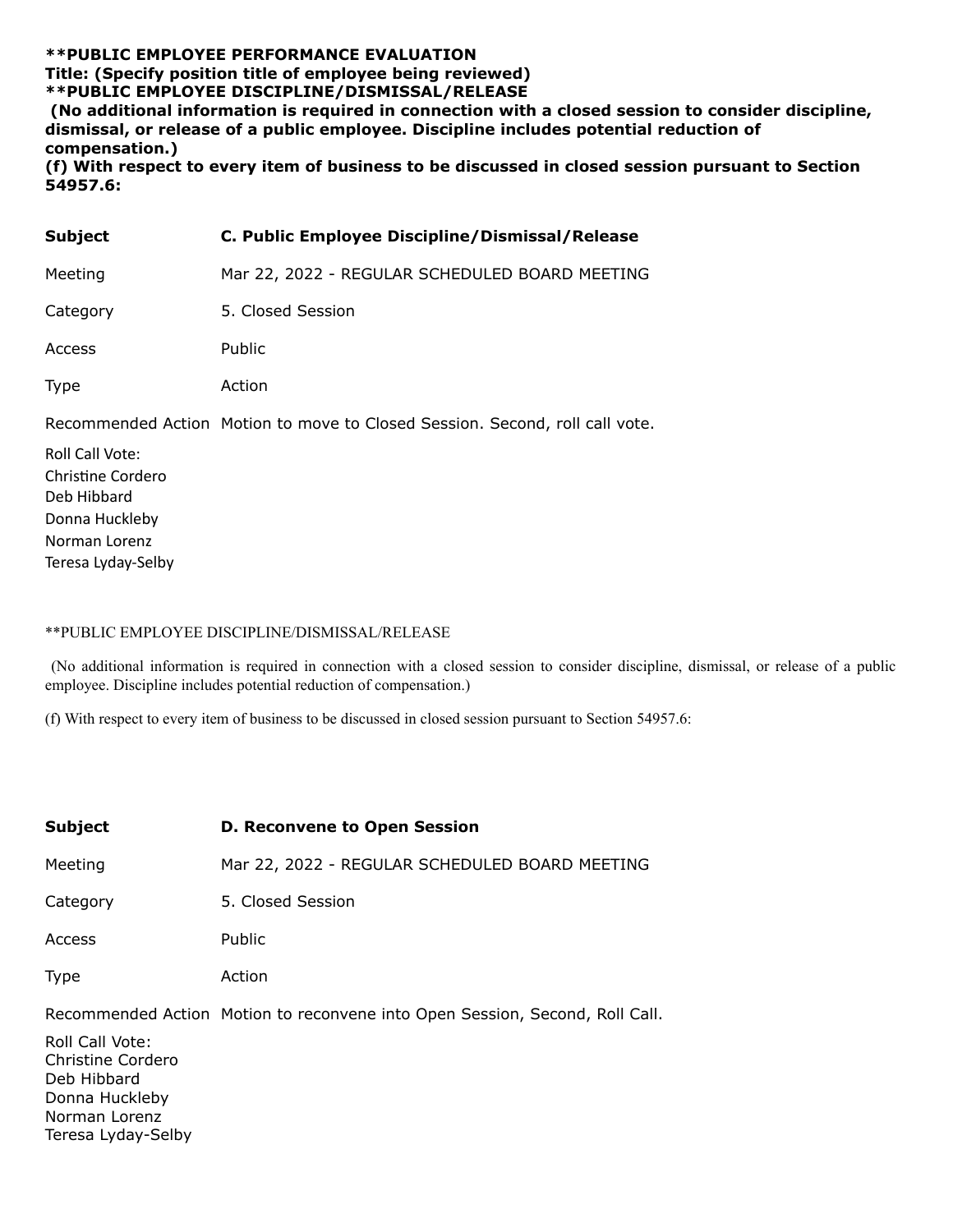| <b>Subject</b> | E. Announcement of Any Action Taken in Closed Session - Dr. Norman Lorenz |
|----------------|---------------------------------------------------------------------------|
| Meeting        | Mar 22, 2022 - REGULAR SCHEDULED BOARD MEETING                            |
| Category       | 5. Closed Session                                                         |
| Access         | Public                                                                    |
| Type           | <b>Discussion</b>                                                         |

## **6. Closing Items**

| <b>Subject</b> | A. Board of Directors Comments & Requests      |
|----------------|------------------------------------------------|
| Meeting        | Mar 22, 2022 - REGULAR SCHEDULED BOARD MEETING |
| Category       | 6. Closing Items                               |
| Access         | Public                                         |
| <b>Type</b>    | Discussion                                     |

| <b>Subject</b>                                                                                           | <b>B. Announcement of the Next Regular Scheduled Board Meeting</b> |  |
|----------------------------------------------------------------------------------------------------------|--------------------------------------------------------------------|--|
| Meeting                                                                                                  | Mar 22, 2022 - REGULAR SCHEDULED BOARD MEETING                     |  |
| Category                                                                                                 | 6. Closing Items                                                   |  |
| Access                                                                                                   | Public                                                             |  |
| Information<br><b>Type</b><br>April 26, 2022<br>• Open Session: 6:00 p.m.<br>• Closed Session: 7:30 p.m. |                                                                    |  |
|                                                                                                          |                                                                    |  |
| <b>Subject</b>                                                                                           | <b>C. Adjourn Meeting</b>                                          |  |
| Meeting                                                                                                  | Mar 22, 2022 - REGULAR SCHEDULED BOARD MEETING                     |  |
| Category                                                                                                 | 6. Closing Items                                                   |  |

Access Public

Type Action

Recommended Action Motion to Adjourn. Second, roll call vote.

Roll Call Vote: Christine Cordero